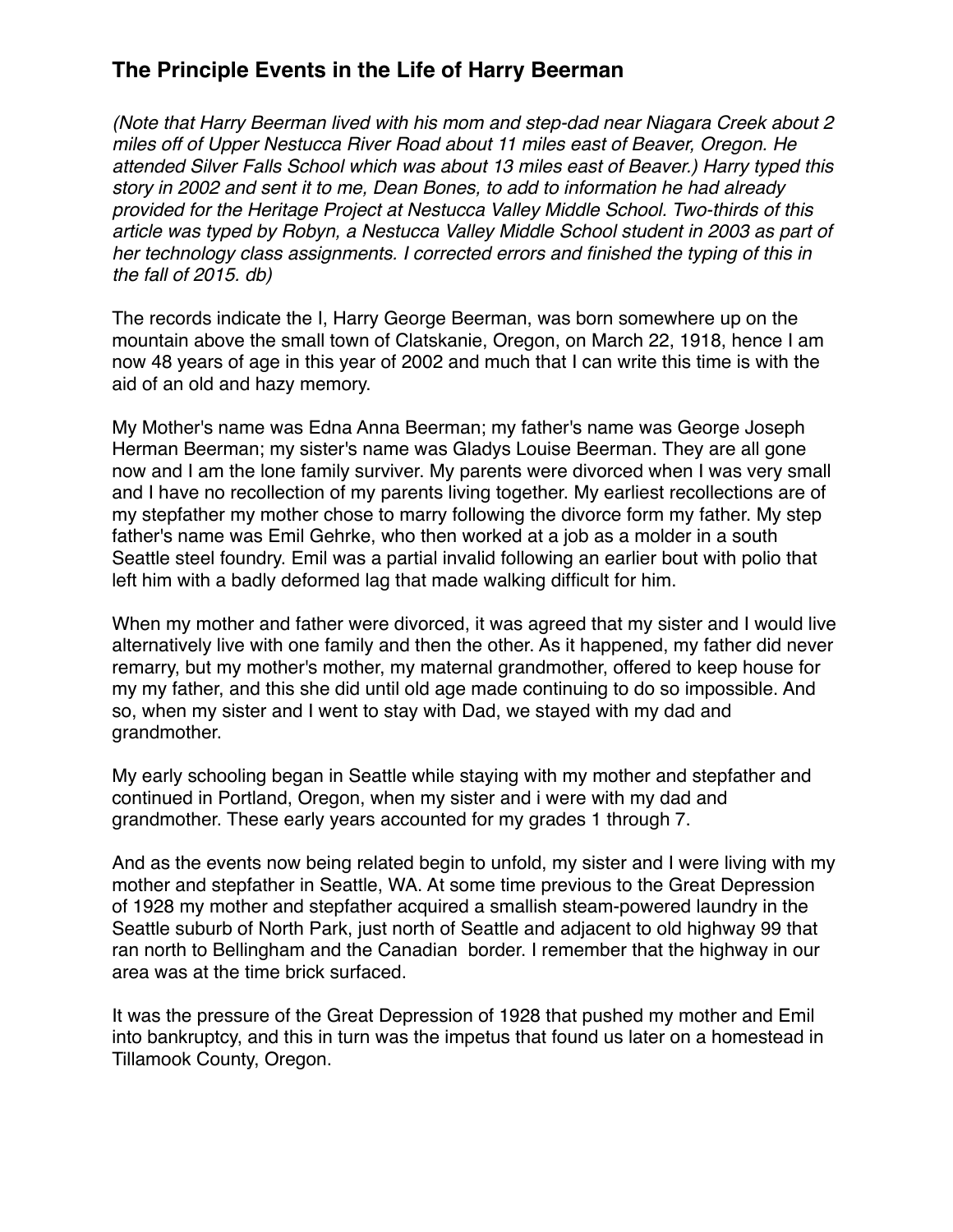I am sure that my mother and my stepfather pondered their options at great length before they came up with a solution that involved "homesteading in Oregon" as the way out of their quandary. I was much too young to understand what was going on at the time and that was the way my parents obviously wanted it.

My stepfather found the homestead for us in Tillamook County, built a cabin on the property and then sent for us, and I found myself attending my eighth grade in the small one-room school house that was Silver Falls. It was located something like two miles further up-river from our river crossing over the Nestucca. I walked the two miles of the trail each school day to the road where I caught a family automobile that served as our school bus the rest of the way.

Our school was a one-room affair and our young female teacher, I would guess she was around 25 or 30 years of age, taught all eighth grades. I remember her as a very nice lady. She conducted class with one group while the rest studied or did his/her homework. We did not take work home, because that did not work at all well. All or most of us had chores to do when we got home, and it was often dark during the winter months when we did get home. No one had electricity in those days, and no one seemed to expect us to do homework. I guess it all worked out okay.

As a guess I, would say that our school accommodated around 20 or 25 kids. I seem to recall about four columns of desks and, perhaps, about 6 desks per row. As I think back today, I'm sure our teacher was a very busy person. She stayed with a family that lived near the school and within walking distance. She must have been the person who got to school early enough to build a fire in the old wood burning stove to get the school house warm before we arrived.

The schoolhouse was on the primitive side. We had a hand-pump for water, a privy out back for the boys and girls. Some of the kids came to school on horseback and we had a shed to the school grounds to cover the horses during the school day.

I was young, I was healthy, and I do not recall any problems at all with life style that I lived. Rather, I think, It was all very good for me. It was years later after I was older that i began to realize and appreciate the efforts of the many folk who did so much to make life easier and better. I did graduate from the eighth grade at Silvers Falls in the spring of 1932, and in the fall of 1932 I enrolled in high school at Nestucca Union in Cloverdale. A private car collected us and delivered us to Blaine, where our regular Ford model A school bus was kept that took us on to Cloverdale. A Mr.Ayers was our bus driver. He ran a small store and post office in Blaine.

I attended Nestucca Union High school until the middle of my junior year, at which time i transferred to the Canby Union High school in Canby, Oregon, where I was living again with my father and grandmother. I graduated from Canby Union High in the spring of 1936.

I visited the old homestead again in 1936 and soon after found myself working as a lumberjack in the woods around Tillamook. After a few years, I took work with the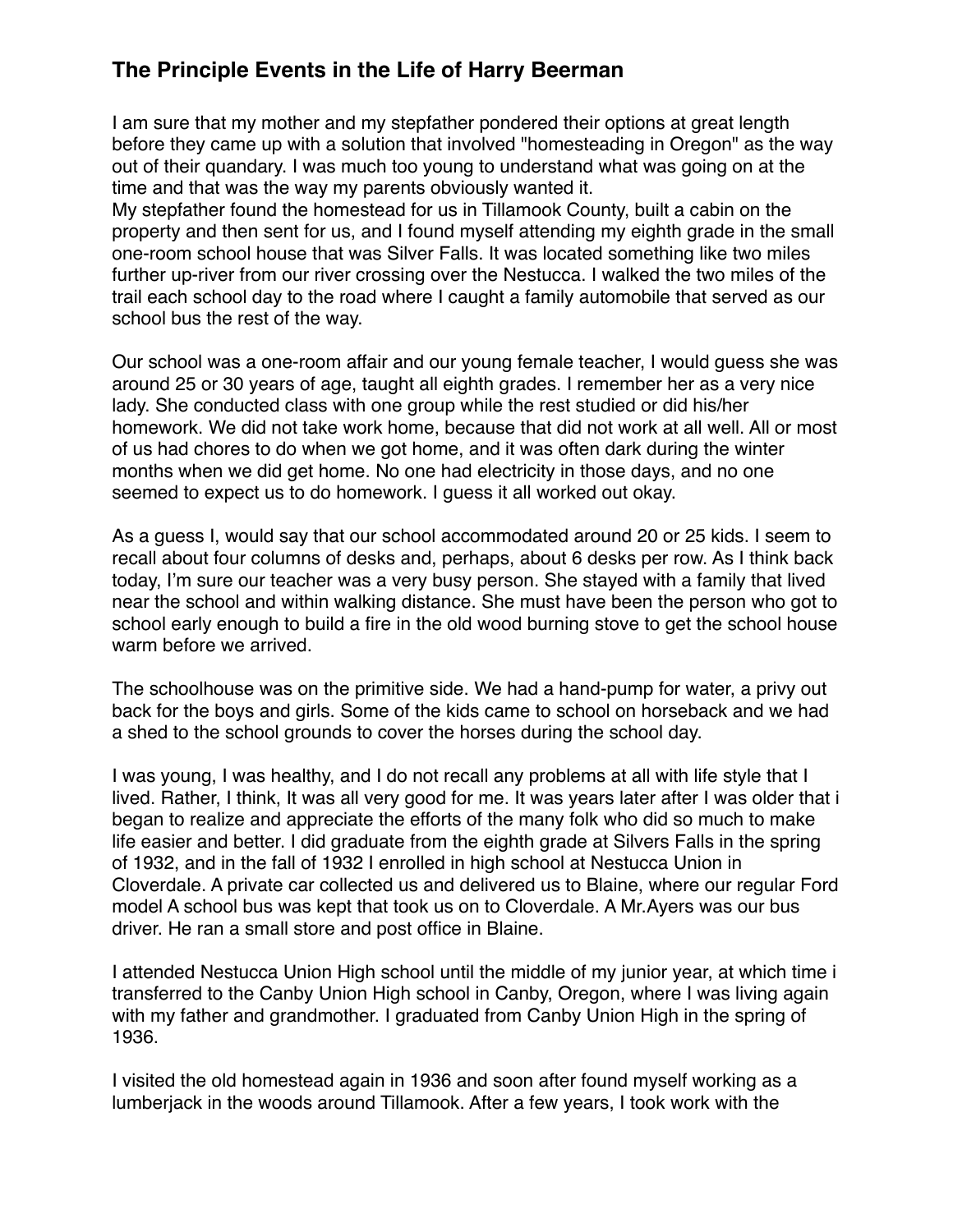Oregonian newspaper and operated the auto-route out of Tillamook that carried the newspaper northward throughout the county. I saved enough money during this period to enable me to quit work and go to college at OSC in Corvallis, which i was able to do in the fall of 1941.

The Japanese bombed Pearl Harbor in the Fall of 1941 and I was able only to finish out my freshman year because my deferment from military service would end with the school year.

So it was necessary to go back to work again .I went to Seattle and got a job in war work. A year later, I read in the paper that Pan American Airways was in a hiring mode for their Alaska division. I went to see them and was hired as Aviation Machinists Mate (a mechanic in the maintenance department). Pan American was at that time operating the Alaska division for needs and pleasure of the Navy into most of Alaska and the Aleutian Islands. The Navy actually owned the airplanes and were actually working for the Navy. The Navy decided that was should all be reduced into the Naval Reserve and that is just what happened.

While employed by Pan American, I was able to attend classes that enabled me to acquire both the FAA licenses required for an aircraft mechanic, the Airframe and the Power Plant licenses that have stood me in good stead ever since. During this period, a group of mechanics that included me decided to organize a flying club, and we bought a used Piper aircraft. We proceeded to learn to fly. Along the way, I bought an airplane of my own to help me get the flight ratings I wanted (needed). At one time I owned an airplane, but not a car. In due time, I had acquired the needed ratings to qualify me as a legal commercial pilot, and I was legally qualified to function as a co-pilot for business aviation. The ratings I then held put me in demand as a co-pilot even though I had relatively little flying experience at the time. Even so, I was in demand and I never lacked for a job thereafter for any extended period.

I was first to fly for a department store in Seattle, later for Morrison-Knudsen Company in Boise, Idaho, and still later for Peter Kiewit Sons in Omaha, Nebraska.

I now had both mechanic certificates and my flight tickets included everything up to and including an airline transport rating, with a type rating in DC-3-type aircraft, various smaller airplanes and a single-engine sea endorsement. I was now at the top of my class and on an even par with any and all airline pilots who had only type ratings in specific aircraft that they needed to fly their specific equipment.

I was offered a job in Fort Wayne, Indiana, in 1957 flying for a manufacturing company that owned five plants in the eastern states. Here I was hired as a captain. This company was for a time owned by the Aluminum Company of America, a company that most people will know quite well.

I retired completely in 1981. My career in business aviation spanned 35 years. I would call it an interesting life.